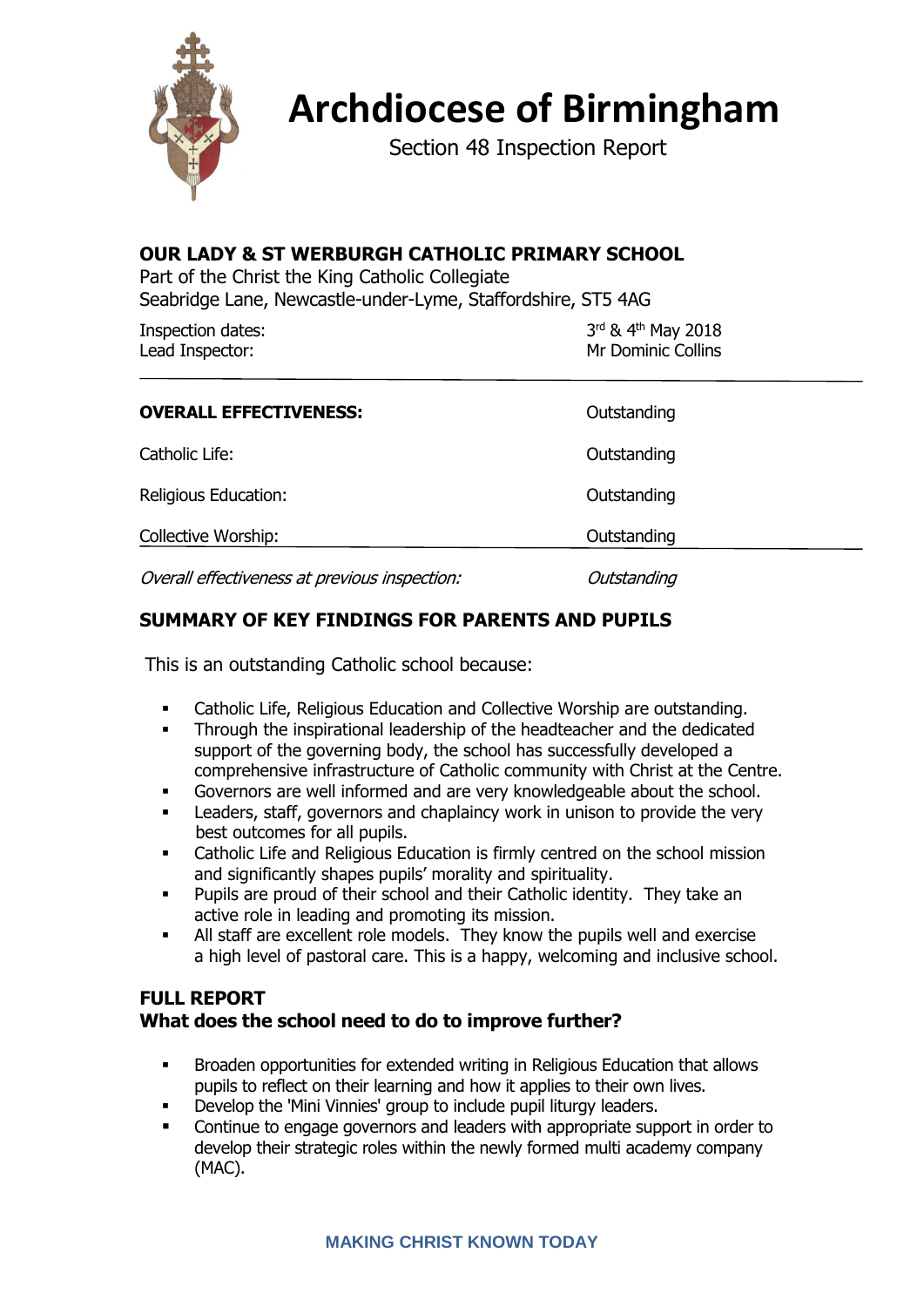# **THE CATHOLIC LIFE OF THE SCHOOL**

| The quality of the Catholic Life of the school.                                                                                 | <b>Outstanding</b> |
|---------------------------------------------------------------------------------------------------------------------------------|--------------------|
| The extent to which pupils contribute to and benefit from the<br>Catholic Life of the school.                                   | Outstanding        |
| The quality of provision for the Catholic Life of the school.                                                                   | Outstanding        |
| How well leaders and governors promote, monitor and evaluate   Outstanding<br>the provision of the Catholic Life of the school. |                    |

# **The extent to which pupils contribute to and benefit from the Catholic Life of the school.**

**The quality of provision for the Catholic Life of the school.**

- The Catholic Life of the school is outstanding.
- The mission statement, rooted in an inspiring school prayer, is understood and valued by all members of the school family.

'… a sharing community where all are valued,

… a place where we learn to be more like Jesus, in thought, word and deed,

- … a place of peace, happiness and truth.'
- The school is extremely successful in creating a strong Catholic ethos that underpins the positive relationships between parents, staff and pupils.
- As a consequence, there is a strong sense of Catholic community, where all are valued and fully integrated into the daily life of the school.
- Pupils are immensely proud of their school. This is reflected in their positive attitudes, exemplary behaviour and the way they express their Catholic identity. They are excellent ambassadors for the school's values.
- **•** Pupils enjoy coming to school. They are eager learners because they experience a stimulating and rich curriculum, within an atmosphere of love, trust and security.
- This is a happy, welcoming and inclusive school, enabling all pupils to grow and learn in their faith and achieve their full potential.
- Pupils know how much they are valued as individuals. They recognise the need to have consideration for all members of the school community and the importance of their contribution towards creating a harmonious environment.
- Consequently, pupils respond maturely to the school ethos because they have a clear understanding that we are all equal, as children of God. They recognise the importance of showing love, forgiveness and compassion for our neighbour. They understand that this forms the essential foundation of a Catholic community and reflects the mission of the school.
- Pupils are active participants in the Catholic Life and mission of the school. They are eager to engage in a variety of responsibilities around the school such as leading worship, presenting assemblies and organising initiatives for charitable fundraising activities.
- **•** Pupils understand that God is calling them to use their special gifts and talents. They have an understanding of what it means to have a personal vocation and recognise the responsibility they have to serve the needs of others. The school has plans to develop this further in a focused vocations programme.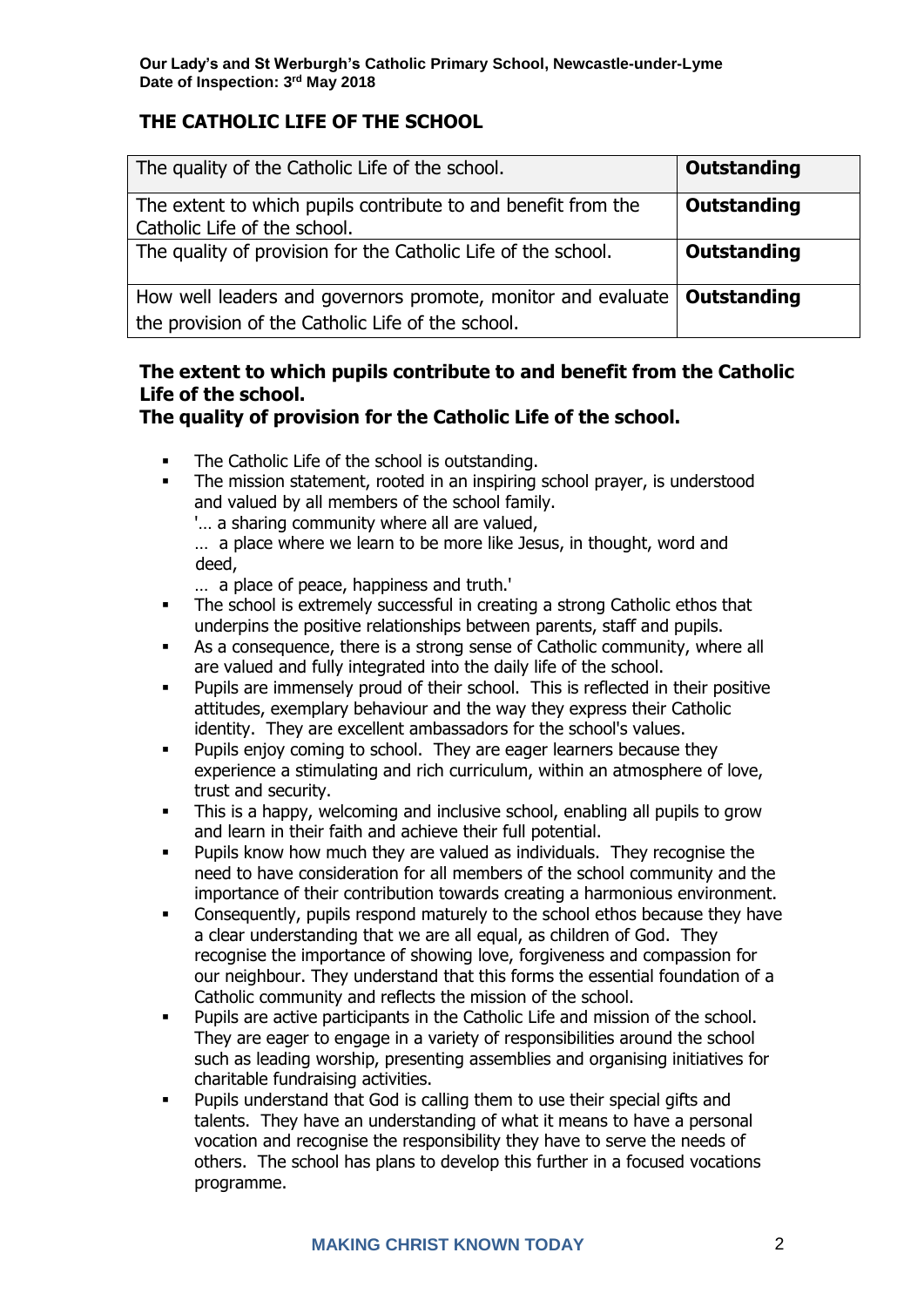- Pupils readily take a leading role in activities which promote the school's Catholic Life and mission, both within school and the wider community. Consequently, they respond enthusiastically to any appeals which support local and national charities such as The Lou Macari Centre for the homeless and the work of CAFOD.
- The contribution pupils make to the evaluation of Catholic Life through the school pupil council, questionnaires and discussions are valued and encouraged. This aspect of pupil empowerment does much to promote their sense of responsibility and self-esteem.
- **•** The staff are a dedicated and effective team. They are excellent role models for pupils and they demonstrate a strong commitment to the Catholic ethos of the school.
- Clear policies are in place to ensure that the highest level of pastoral care is given to all pupils. All staff recognise their responsibility to vigilantly guide pupils throughout the day, thus ensuring that they aspire to the high expectations made of them.
- All staff have a shared mission, which is strongly led by the headteacher and successfully implemented by their enthusiasm and mutual support.
- The school environment reflects its mission and strong Catholic identity. In addition to well-presented and informative religious displays, a beautiful prayer garden provides pupils with opportunities for quiet reflection.
- The Catholic Schools' Pupil Profile (CSPP) is prominently featured around the school. The virtues embedded in the CSPP, which underpin the mission and ethos of the school, are highlighted in assemblies. A virtues tree provides tangible evidence for all to celebrate occasions of good practice together.
- Prayer and evangelisation is at the heart of the school community, where all work together with a common purpose to be successful in developing its Catholic Life.
- The school is an integral part of the parish and strong links are established. The chaplaincy provision is exemplary in supporting and promoting the Catholic Life of the school. The parish priest visits school regularly and has established a very effective partnership with the staff and pupils. He knows the school well and provides valuable support and guidance. He meets regularly with leaders to plan Collective Worship and sacramental preparation, as well as sharing evaluation outcomes.
- Pupils respect the Catholic tradition of the school. Its Catholic Life is enriched by a variety of high quality religious experiences, involving both the school and the parish. Families and staff benefit from and contribute to these events.
- The school and parish held a very successful mission week, which embraced a series of whole school assemblies, class workshops and a variety of worship. The focus of the week was about developing a closer relationship with Christ. Parents were invited to join the children in school and shared related aspects with the mission team throughout the week.
- The ongoing parish Journey of Faith programme has also had a significant influence over time and has led to a number of non-Catholic members of staff and parents becoming Catholics.
- The school works effectively to promote respect for other faiths and cultures. Pupils understand that we are all equal as God's children. A school multicultural week is planned to develop this further.
- Relationships and sex education is taught sensitively in an age appropriate way and is in accordance with diocesan guidelines.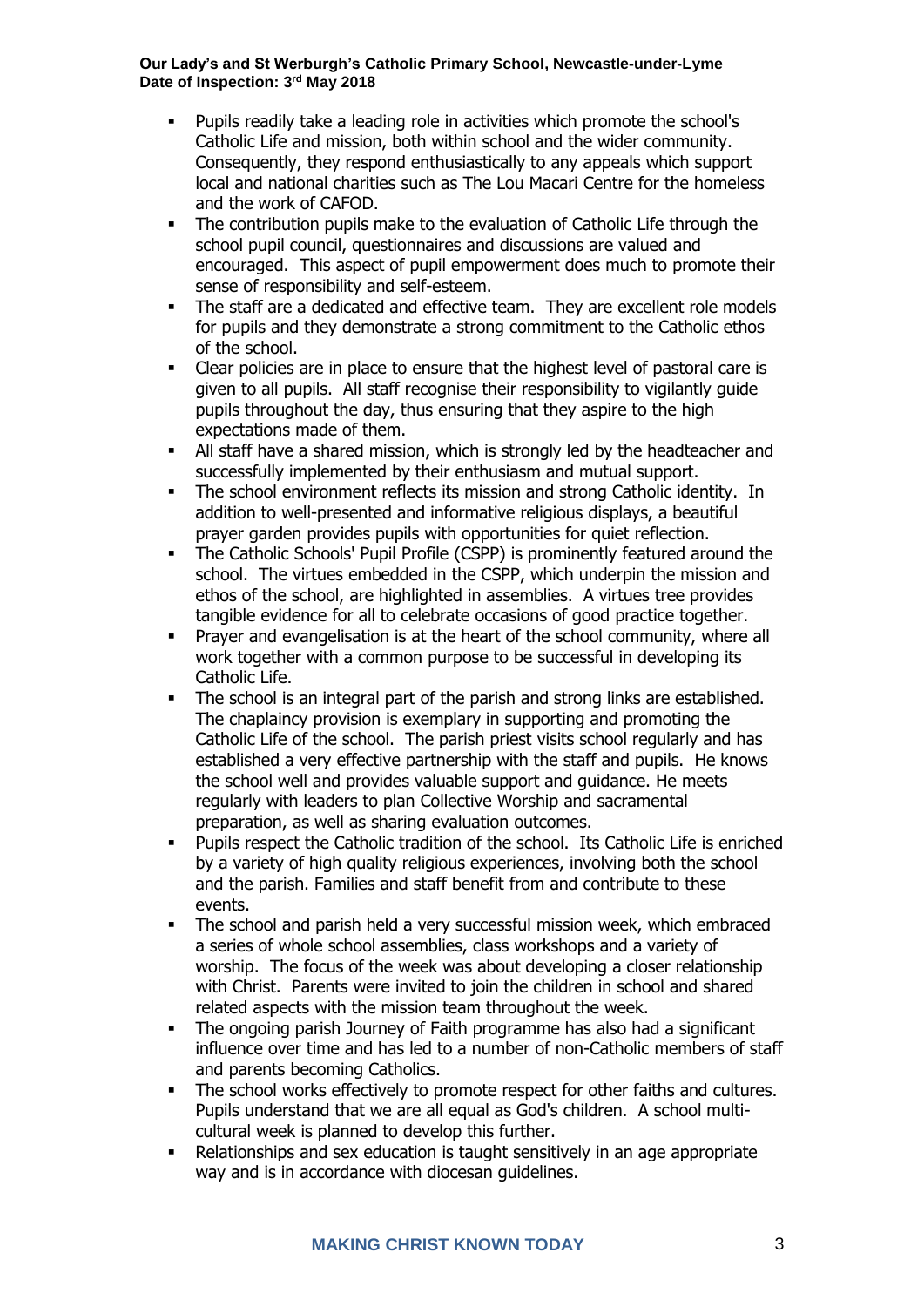- Celebration of the sacraments are a central feature of the school year. The parish priest, staff and parents are all fully involved in preparing the children. Parents meetings and preparation Masses are celebrated throughout the year. The purchase of home/school pupils' booklets enable families to share preparation together.
- The high quality Catholic Life of the school enables the continuing spiritual and moral development of its pupils within the wider community.

#### **How well leaders and governors promote, monitor and evaluate the provision of the Catholic Life of the School**.

- Leaders and governors share a strong commitment to the Church's mission in education and are very successful in developing the Catholic Life of the school.
- The headteacher sets high standards for all members of the school community and inspires a staff team who confidently contribute to continuing school improvements.
- As a result of this collegiate approach to leadership, the monitoring of Catholic Life as a shared responsibility is very effective.
- **E** All staff, governors and chaplaincy work together as a successful team. They share a common purpose to ensure the best possible outcomes for all the pupils and are constantly seeking ways to improve provision.
- Staff and governors are ambitious for the Catholic Life of the school and they regard monitoring its spiritual direction as their highest priority.
- Systems used for monitoring and evaluating Catholic Life are well developed. The findings from these systems clearly inform improvement planning.
- All newly appointed staff are very well supported and fully inducted in their roles and responsibilities in the Catholic Life of the school.
- Governors are well informed by receiving reports and through their regular involvement in school activities and celebrations.
- The parish priest is also the designated Religious Education link governor and works closely with the headteacher and Religious Education subject leader to monitor and evaluate its Catholic Life.
- Consequently, governors have a thorough understanding of how the school witnesses to Christ. They are able to fulfil their responsibilities and provide knowledgeable support and professional challenge to its leadership.
- Governors monitor all school policies annually to ensure the Catholicity of the school is implicit in its documentation.
- Governors recognise the importance of ensuring that ongoing professional development is provided for new and established members to maintain their effective governance.
- Following the re-organisation of the governing body, due to the academisation process, governors would benefit from diocesan training to support their strategic planning in this new role.
- The school has identified the need to reorganise the monitoring and evaluation processes undertaken by the governors.
- The evaluation of all monitoring outcomes is shared with staff and governors and form the basis of a comprehensive Religious Education and Catholic Life action plan that is regularly reviewed and updated.
- Parents are kept well informed about all aspects of school life through regular newsletters and information published on the excellent school website.
- Governors and leaders welcome and encourage the views of parents through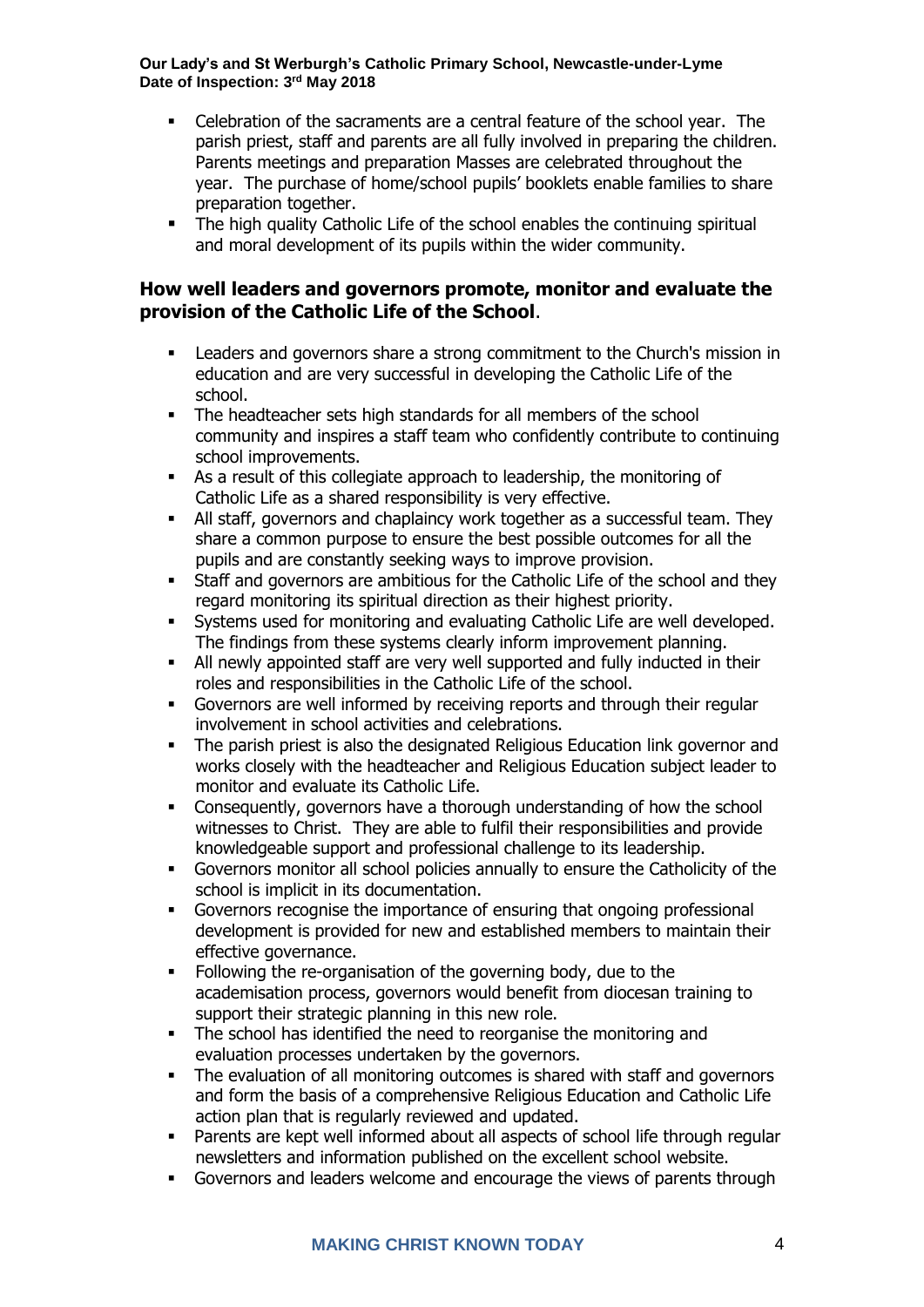an invitation to complete a biennial, well-structured questionnaire, the outcomes of which are analysed and appropriately actioned.

## **RELIGIOUS EDUCATION**

| The quality of Religious Education.                                                                                  | Outstanding        |
|----------------------------------------------------------------------------------------------------------------------|--------------------|
| How well pupils achieve and enjoy their learning in Religious<br>Education.                                          | Outstanding        |
| The quality of teaching, learning and assessment in Religious<br>Education.                                          | <b>Outstanding</b> |
| How well leaders and governors promote, monitor and evaluate   Outstanding<br>the provision for Religious Education. |                    |

#### **How well pupils achieve and enjoy their learning in Religious Education. The quality of teaching, learning and assessment in Religious Education.**

- Assessment analysis shows that almost all pupils make consistently good progress in their Religious Education. By the end of key stage 2, almost all pupils are working above diocesan expectations.
- **The teaching of Religious Education is consistently effective. As a result,** outcomes for pupils are at least good and very often outstanding.
- **•** Teachers communicate their faith through their enthusiasm and thorough subject knowledge. They employ a wide range of teaching strategies, including individual and collaborative work to ensure lessons are made interesting and engaging.
- **EXECTS** Lessons are further enhanced by the excellent use of a varied range of resources.
- **•** Teachers employ good questioning techniques to challenge pupils and deepen their thinking skills.
- Pupils' knowledge and understanding of the Catholic faith develops well for almost all pupils at each key stage. Older pupils are encouraged to reflect on their own spiritual development and respond well to opportunities to offer their opinions and consider those of others.
- Pupils are happy, confident learners and clearly enjoy their Religious Education lessons. The quality of work in their books is impressive and comparable to work in literacy. However, more opportunities for pupils to use extended writing skills should be used. This will enable them to further express their reflective thoughts and response to lesson themes and objectives.
- The quidance given by effective classroom support staff enables all pupils to engage fully. More able pupils are encouraged to tackle higher level challenges and work more independently.
- Pupils have developed an excellent work ethic and attitude to learning. They are eager to achieve and inspired by the varied learning routes they are able to experience.
- Marking is used effectively to inform pupils about their progress. They receive good quality feedback and guidance about how to improve their work.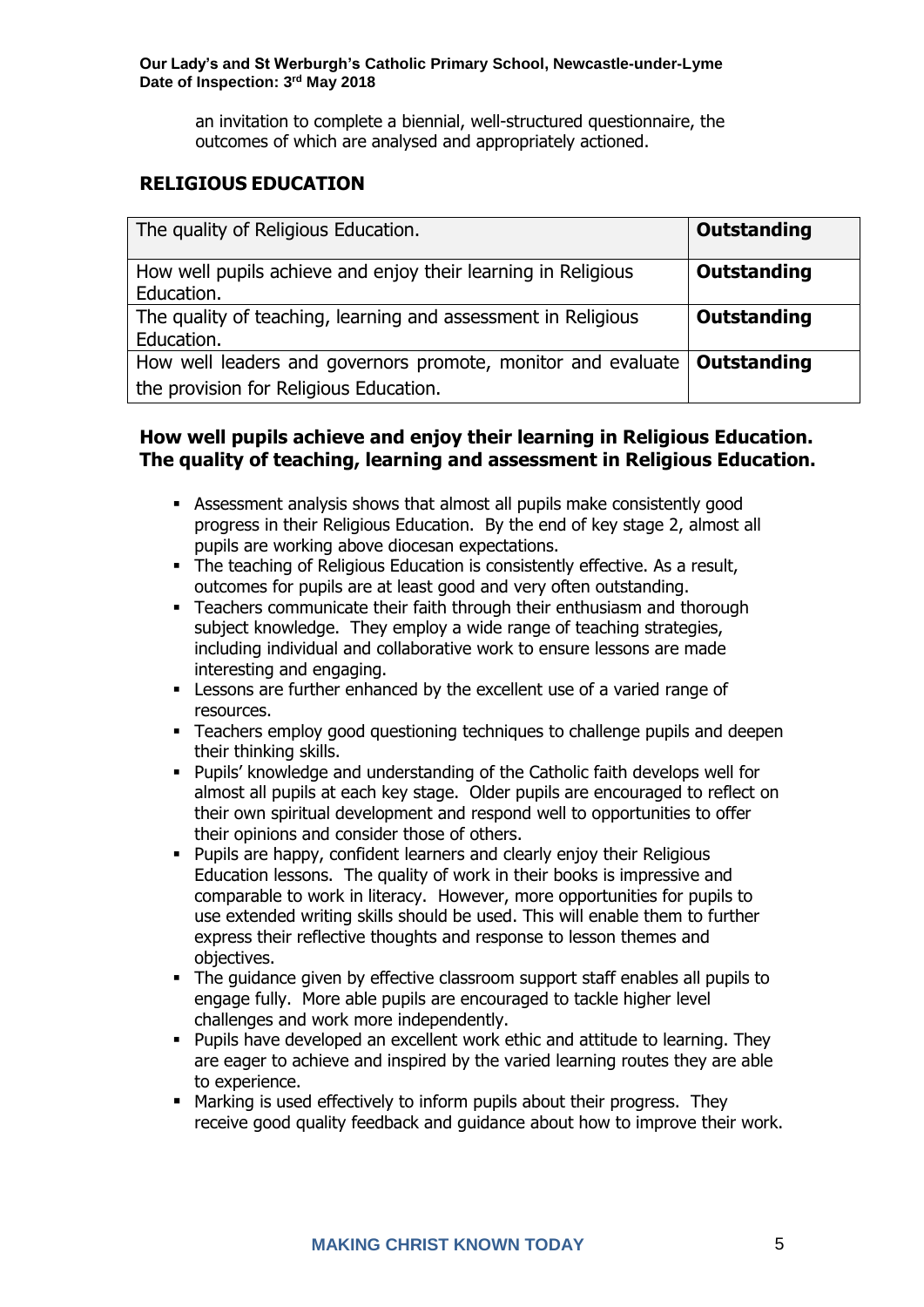#### **How well leaders and governors promote, monitor and evaluate the provision for Religious Education.**

- **Leaders and governors ensure that the Religious Education curriculum meets** all the requirements of the Bishops' Conference.
- Religious Education has full parity with other core curriculum subjects including staff professional development, resourcing and the required amount of curriculum time.
- Systems used by the leadership for monitoring and evaluating the school's work in Religious Education are very effective.
- The school is also taking part in a diocesan attainment standards pilot scheme, being led by diocesan advisors.
- The school is successful in the practice of self-evaluation. It is directly centred around the Religious Education subject leaders planned schedule for monitoring the quality of Religious Education throughout the school.
- **Focused monitoring includes the observation of Religious Education lessons,** scrutiny of pupils' work, learning walks and the analysis of assessment data.
- **Evaluation of this regular and rigorous monitoring gives an accurate view of** the quality and impact of Religious Education teaching and learning.
- **The Religious Education subject leader records all monitoring outcomes.** These are then shared with staff and governors so that appropriate improvement targets can be agreed and feature in development planning.
- Governors are kept fully informed about the quality of Religious Education, how it is taught and the impact on pupils' learning.
- The headteacher provides detailed reports to them and, together with the Religious Education subject leader, meets regularly with the parish priest to discuss monitoring outcomes and progress with regard to improvement planning.
- Religious Education is well managed by the subject leader. She has worked effectively to address the recommendations from the previous inspection. In addition, she maintains a high level of support for staff in the delivery of the Religious Education curriculum.
- Pupil assessment data is efficiently collated. It is then analysed and shared in order to determine the next steps in pupils' learning.
- **EXECT:** An extensive range of high quality resources have been purchased to support and enhance Religious Education throughout the school.
- Leaders and governors ensure that all staff receive ongoing professional development to maintain and develop standards in Religious Education. To support this professional development of staff, the school should consider providing opportunities for teachers to achieve the Catholic Certificate in Religious Studies.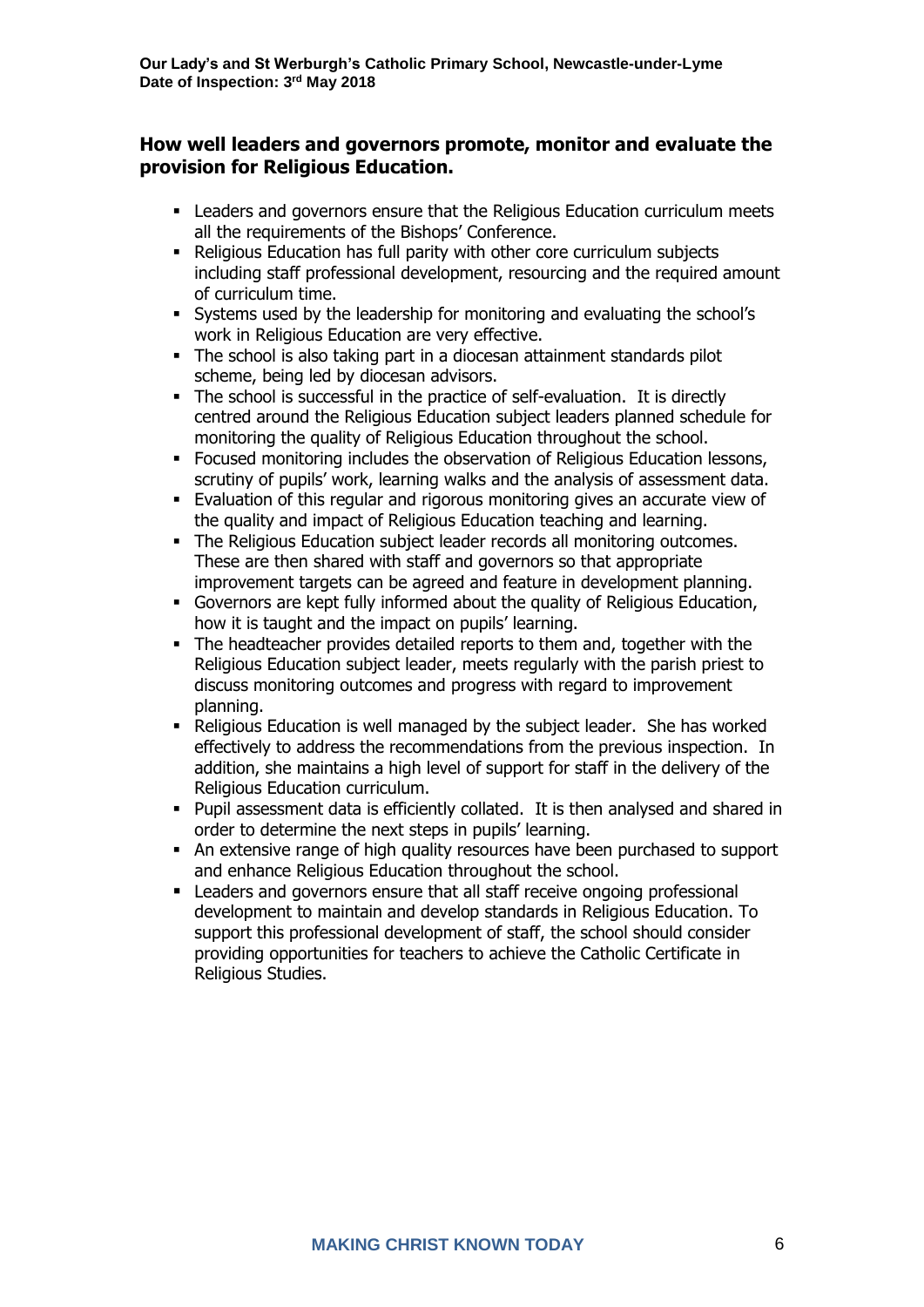# **COLLECTIVE WORSHIP**

| The quality of Collective Worship.                                                | Outstanding |
|-----------------------------------------------------------------------------------|-------------|
| How well pupils respond to and participate in the school's<br>Collective Worship. | Outstanding |
| The quality of Collective Worship provided by the school.                         | Outstanding |
| How well leaders and governors promote, monitor and evaluate                      | Outstanding |
| the provision for Collective Worship.                                             |             |

# **How well pupils respond to and participate in the school's Collective Worship.**

# **The quality of Collective Worship provided by the school.**

- Prayer and worship is an integral part of the school day and underpins its Catholic Life. There are many opportunities for staff and pupils to pray and reflect together.
- Pupils response to Collective Worship is exemplary. They are attentive in prayer and understand the importance it has in our daily lives.
- Pupils are confident to share their own prayers and intercessions with others and participate in all aspects of Collective Worship with sincerity and reverence.
- **EXEL As well as their secure knowledge of traditional prayers, pupils understand** that prayer has a variety of purposes and can take different forms.
- Pupils demonstrate a genuine eagerness to participate in Collective Worship as a class, a small group or a whole school. They are continually encouraged by the example and commitment of all members of staff, who ensure that prayer and worship is conducted in a calm, reflective atmosphere.
- **Pupils are proud of their Catholic identity. They are at ease when praying** and clearly enjoy opportunities for discussion and reflection. For example, a voluntary lunchtime rosary group, led by Year 6 pupils, is well supported.
- Pupils are guided to lead worship and do so with enthusiasm and a high degree of independence and confidence. The school week begins with a whole school prayer assembly, led, in turn, by each key stage 2 class.
- The school is in the early stages of establishing a Mini Vinnies group. This will, hopefully, present further opportunities for the formation of a dedicated pupils' liturgy team to develop leadership skills further throughout the school.
- **The celebration of the Eucharist is given the highest priority. A weekly Mass** is celebrated in church, where pupils of all year groups can take an active part in the liturgy of the Word, the offertory procession, the bidding prayers and in the hymns.
- **Mass celebrated during the inspection was a joyful experience. Pupils** displayed exemplary reverence and respect. They knew all the responses to the Mass. The readings were confidently delivered, and the inspirational singing was uplifting.
- During Mass, the pupils were attentive to the parish priest, who engaged them fully by his interactive, child centred homily.
- Pupils' reflections about the termly CSPP virtues are also prominently displayed and are used frequently to stimulate class discussions and reflection.
- **.** In addition to a variety of high quality religious displays around the school,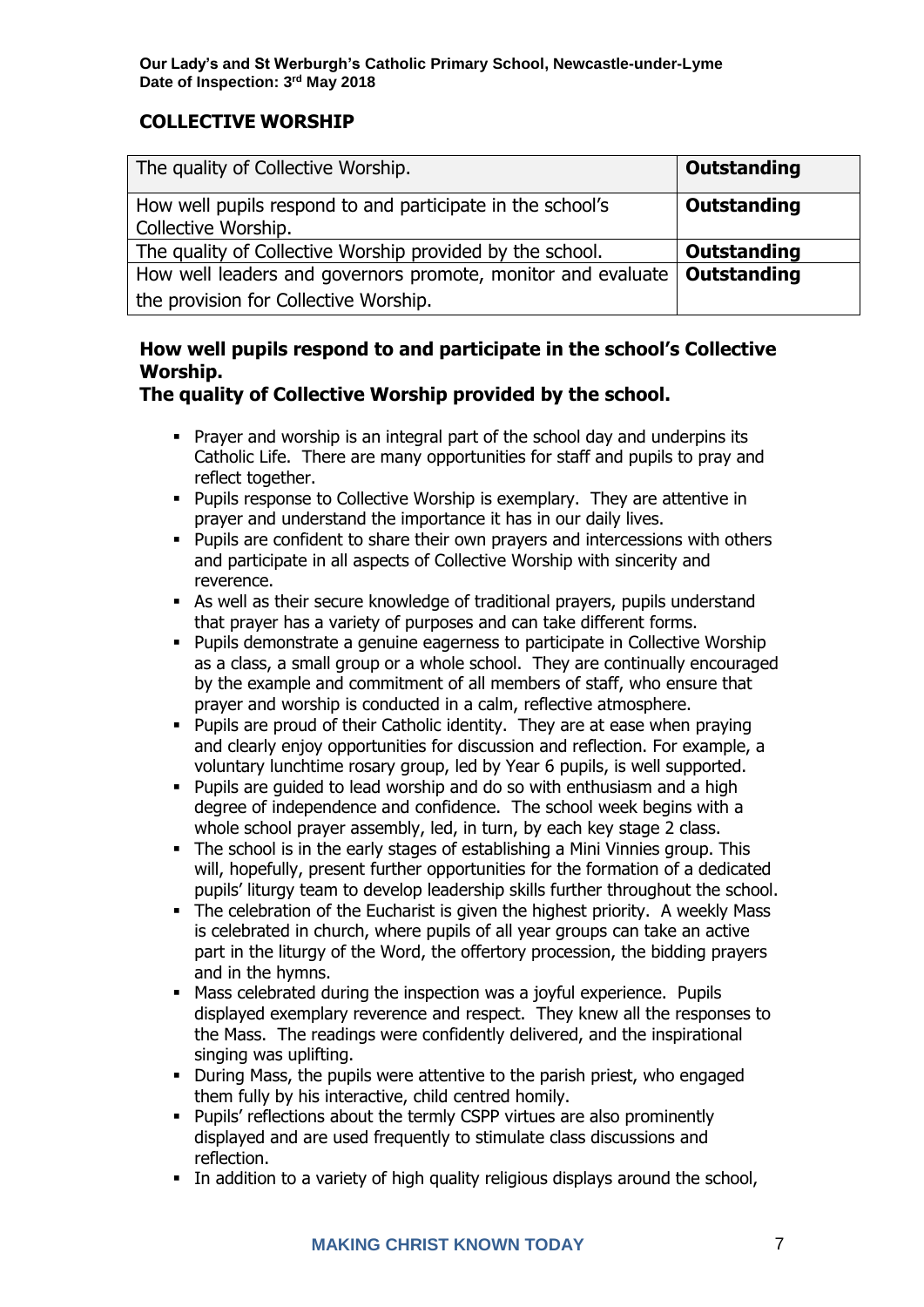written and pictorial evidence relating to all aspects of Catholic Life and Collective Worship are also a key part of each class prayer area. These highquality prayer areas are an important feature of every class. They are regularly changed to reflect the liturgical calendar and provide a focus for daily class prayer.

**EXECT** Beautifully presented class journals depict the joyful faith journey pupils receive and are proud to share.

#### **How well leaders and governors promote, monitor and evaluate the provision for Collective Worship.**

- Collective Worship is very well organised and planned by the Religious Education subject leader and parish priest.
- **EXECT** All Collective Worship has a clear purpose, message and direction. Themes for Masses and assemblies reflect the liturgical calendar to ensure pupils have a developing understanding of the Church's seasons and feasts.
- Staff are exemplary role models and guide pupils in Collective Worship. They receive excellent support from senior leaders and the parish priest to enhance planning and leading Collective Worship in a wide variety of contexts.
- Governors are frequent visitors to school, they regularly share celebrations and Catholic Worship with pupils and staff.
- **•** The monitoring of Collective Worship is contributed to by governors, senior leaders, staff and pupils. All outcomes are recorded.
- **•** The parish priest works closely with the headteacher and Religious Education subject leader to promote and evaluate the quality of Collective Worship.
- **•** The conclusions drawn from all monitoring and evaluation outcomes are shared with all staff and governors and are used to inform future planning.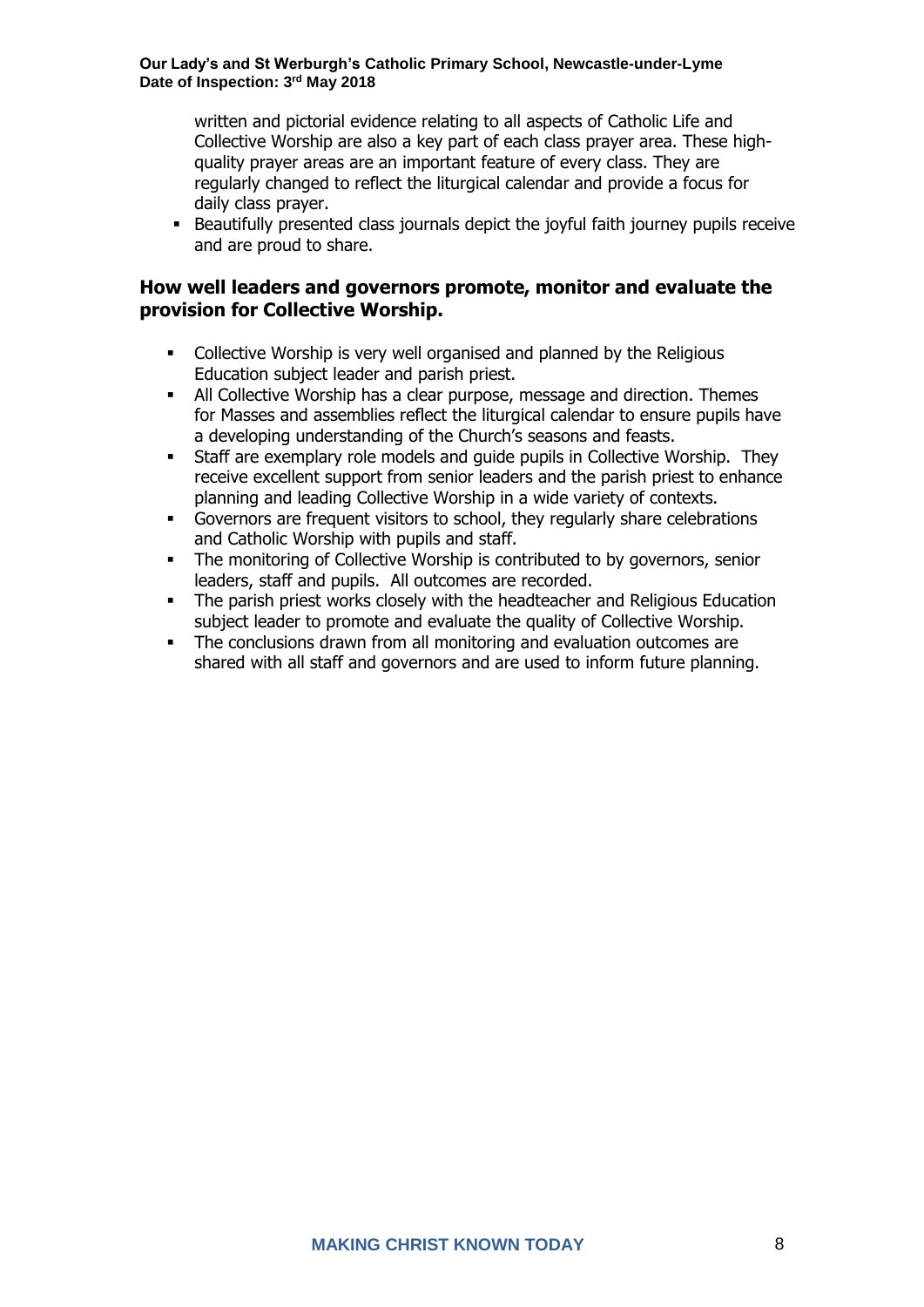# **SCHOOL DETAILS**

| Unique reference number                                                | 145687                                |  |
|------------------------------------------------------------------------|---------------------------------------|--|
| Local authority                                                        | Staffordshire                         |  |
| This inspection was carried out under canon 806 of Canon Law and under |                                       |  |
| Section 48 of the 2005 Education Act.                                  |                                       |  |
| Type of school                                                         | Primary                               |  |
| School category                                                        | Multi- Academy Company                |  |
| Age range                                                              | $4 - 11$ Years                        |  |
| Gender of pupils                                                       | Mixed                                 |  |
| Number of pupils on roll                                               | 236                                   |  |
| Appropriate authority                                                  | Board of directors                    |  |
| Chair                                                                  | Mr James O'Hara                       |  |
| Headteacher                                                            | Mr Ben Grove                          |  |
| Telephone number                                                       | 01782973888                           |  |
| Website address                                                        | www.ourlady-st-werburgs.staffs.sch.uk |  |
| Email address                                                          | Admin.OLSW@ctkcc.co.uk                |  |
| Date of previous inspection                                            | 09/05/13                              |  |